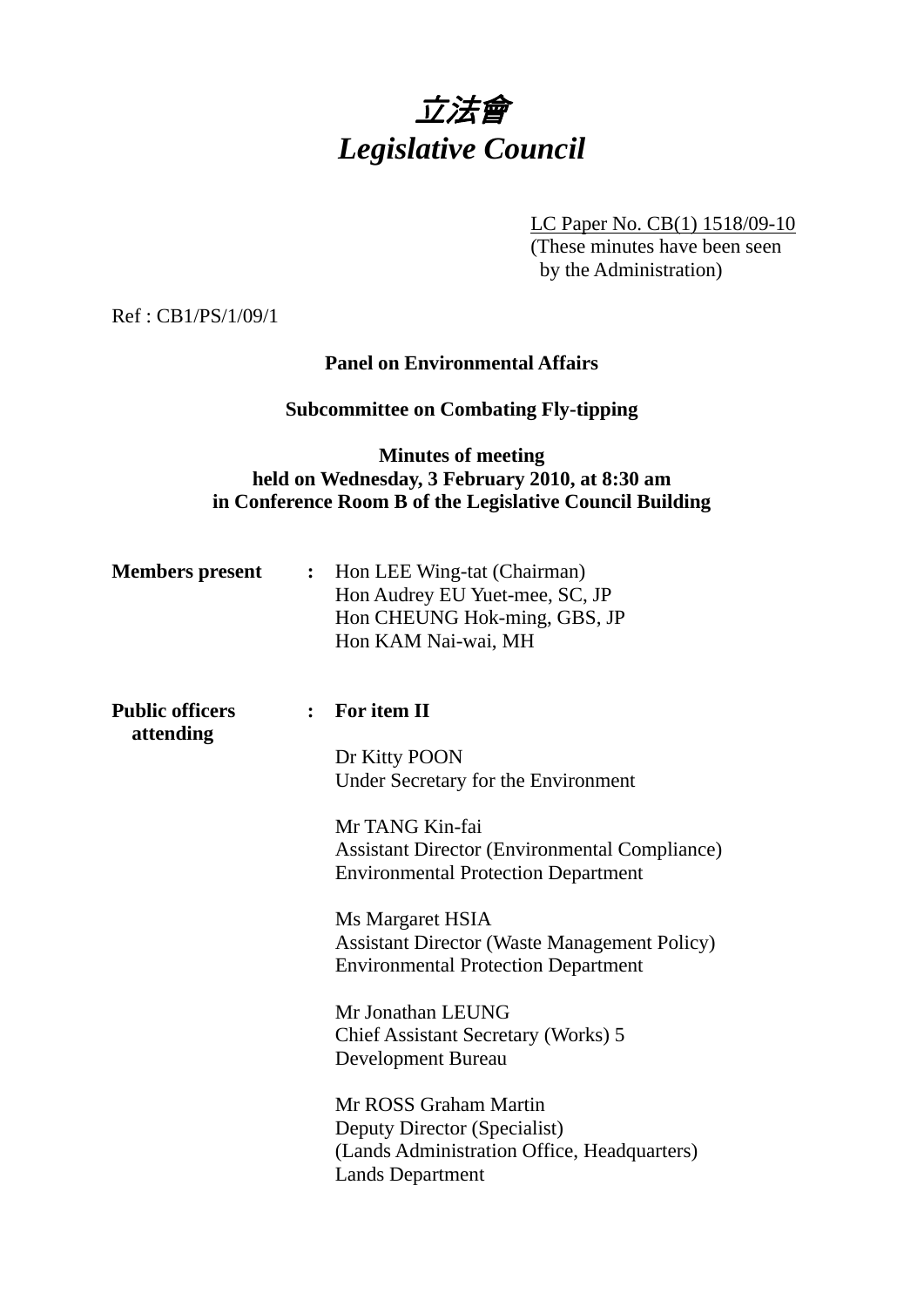|                            |                | Mr CHAN Chung-yuen<br>Senior Engineer (Boundary)<br><b>Transport Department</b>                                                          |
|----------------------------|----------------|------------------------------------------------------------------------------------------------------------------------------------------|
|                            |                | Mr CHEUNG Kwok-wai<br>Senior Conservation Officer (Technical Services)<br>Fisheries and<br>Agriculture,<br>Conservation<br>Department    |
|                            |                | Ms Phyllis LI<br><b>Assistant Director of Planning (Special Duties)</b><br><b>Planning Department</b>                                    |
|                            |                | Mr Kelvin CHAN<br>Chief Town Planner (Central Enforcement and<br>Prosecution)<br><b>Planning Department</b>                              |
|                            |                | Mr Fedrick KAN<br><b>Chief Engineer (Mainland North)</b><br>Drainage Services Department                                                 |
|                            |                | Mr KONG Man-keung<br>Superintendent of Police (Divisional Commander<br>Lok Man Chau Division)<br>Hong Kong Police Force                  |
|                            |                | Mr Kelvin IP<br>Chief Inspector of Police (Assistant Divisional<br>Commander (Operation) Lok Ma Chau Division)<br>Hong Kong Police Force |
| <b>Clerk in attendance</b> | $\ddot{\cdot}$ | Miss Becky YU<br>Chief Council Secretary (1)1                                                                                            |
| <b>Staff in attendance</b> | $\ddot{\cdot}$ | Mr Franco KWONG<br>Council Secretary (1)1                                                                                                |

# **I.** Confirmation of minutes<br>(LC Paper No. CB(1) 960/09-10

 $-$  Minutes of the meeting held on 4 January 2010)

The minutes of the meeting held on 4 January 2010 were confirmed.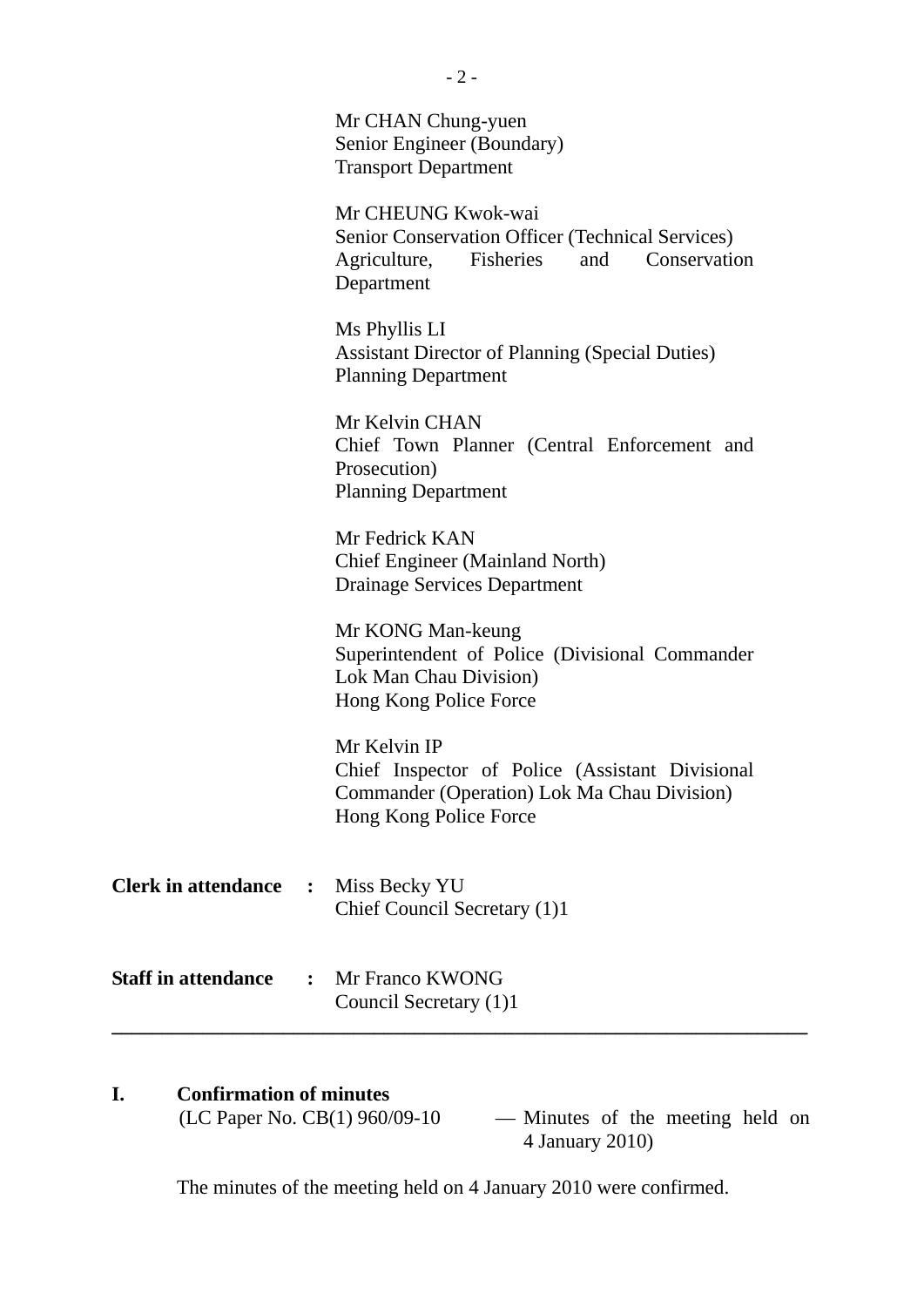# **II. Meeting with the Administration**

| $(LC$ Paper No. $CB(1)$ 1026/09-10(01) — Administration's paper     | on                             |
|---------------------------------------------------------------------|--------------------------------|
|                                                                     | progress of measures to combat |
|                                                                     | land filling and fly-tipping   |
|                                                                     | activities                     |
| LC Paper No. CB $(1)$ 1063/09-10 $(01)$ — Submission from Hong Kong |                                |
|                                                                     | Dumper Truck Drivers           |
|                                                                     | Association (Chinese version   |
|                                                                     | only)                          |

- 2. The Subcommittee deliberated (Index of proceedings attached in **Annex**).
- 3. The Administration was requested to
	- (a) advise whether the definition of "waste" under the Waste Disposal Ordinance (Cap. 354) (WDO) would be amended in parallel with the proposed amendment to section 16A of WDO against unauthorized depositing of abandoned construction and demolition (C&D) materials on private land. If not, land owners might circumvent the new notification requirement by claiming that the C&D materials deposited on their land were for storage purpose. To also advise the circumstances where owners could not be found;
	- (b) advise the time-frame within which statutory plans for areas currently not covered by these plans would be completed;
	- (c) consider erecting fences/bollards to demarcate the width of existing rural roads to prevent felling of trees and illegal road widening works for land filling. To also consider putting in place an application mechanism for construction of rural roads to take account of the need of residents on the one hand and hold the applicants responsible for any illegal use of the roads on the other; and
	- (d) advise the procedures which the Police would take upon receipt of complaints against fly-tipping and illegal land filling activities.

## **III. Any other business**

4. There being no other business, the meeting ended at 10:10 am.

Council Business Division 1 Legislative Council Secretariat 30 March 2010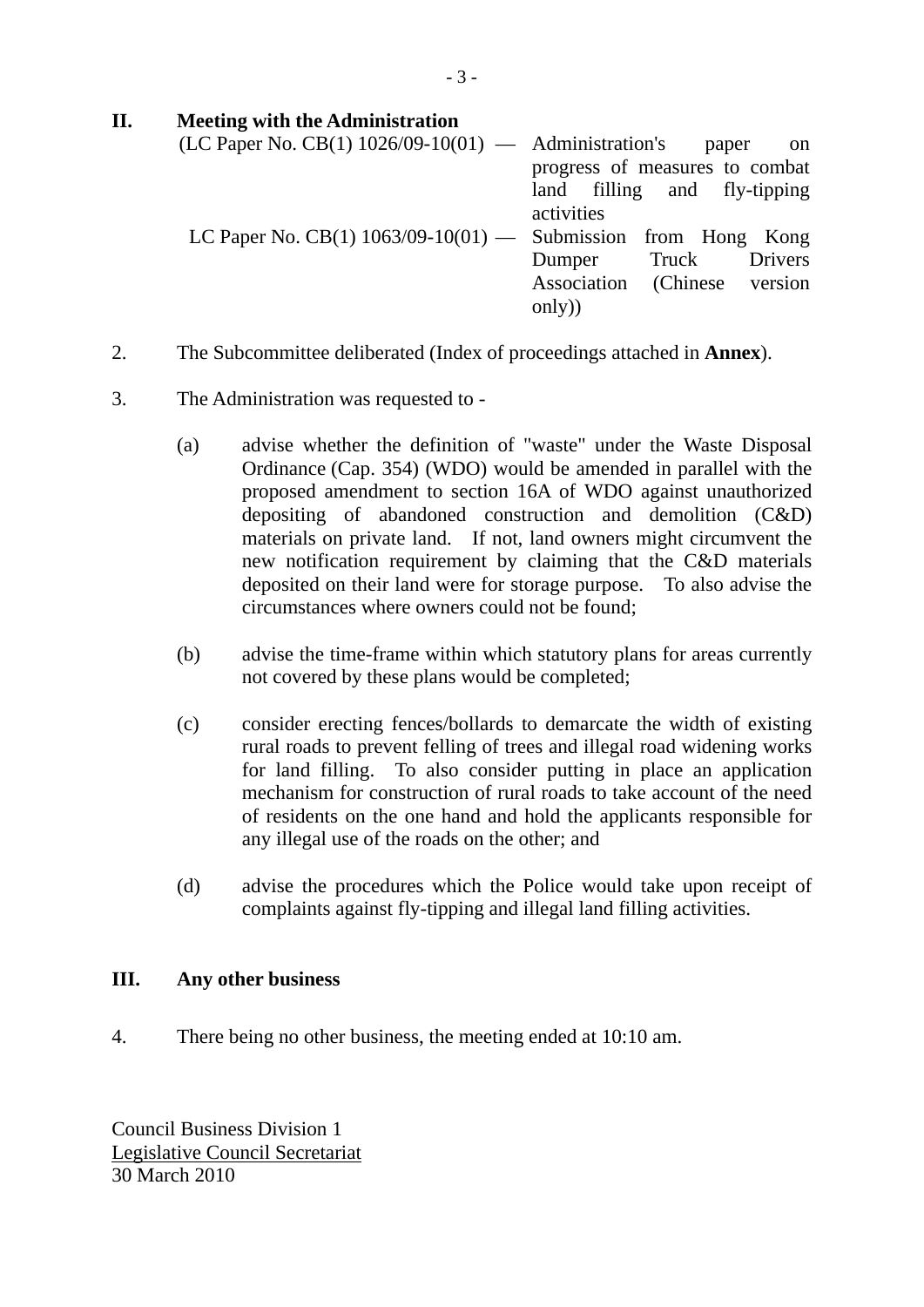#### **Panel on Environmental Affairs**

# **Subcommittee on Combating Fly-tipping**

## **Proceedings of the meeting on Wednesday, 3 February 2010, at 8:30 am in Conference Room B of the Legislative Council Building**

| <b>Time marker</b> | <b>Speaker</b>                                   | Subject(s)                                                                                                                                                                                                                                                                                                                                                                                                                                                                                                                                                                                                                                                                                                                                                                 | <b>Action required</b>                                                                                                                                                                                                                                                                                                                                                                                                                                                                                                                                                                           |  |  |  |
|--------------------|--------------------------------------------------|----------------------------------------------------------------------------------------------------------------------------------------------------------------------------------------------------------------------------------------------------------------------------------------------------------------------------------------------------------------------------------------------------------------------------------------------------------------------------------------------------------------------------------------------------------------------------------------------------------------------------------------------------------------------------------------------------------------------------------------------------------------------------|--------------------------------------------------------------------------------------------------------------------------------------------------------------------------------------------------------------------------------------------------------------------------------------------------------------------------------------------------------------------------------------------------------------------------------------------------------------------------------------------------------------------------------------------------------------------------------------------------|--|--|--|
|                    | Agenda Item I - Confirmation of minutes          |                                                                                                                                                                                                                                                                                                                                                                                                                                                                                                                                                                                                                                                                                                                                                                            |                                                                                                                                                                                                                                                                                                                                                                                                                                                                                                                                                                                                  |  |  |  |
| $000001 - 000029$  | Chairman                                         | The minutes of the meeting held on<br>2010 (LC Paper No.<br>4 January<br>$CB(1)$ 960/09-10) were confirmed.                                                                                                                                                                                                                                                                                                                                                                                                                                                                                                                                                                                                                                                                |                                                                                                                                                                                                                                                                                                                                                                                                                                                                                                                                                                                                  |  |  |  |
|                    | Agenda Item II - Meeting with the Administration |                                                                                                                                                                                                                                                                                                                                                                                                                                                                                                                                                                                                                                                                                                                                                                            |                                                                                                                                                                                                                                                                                                                                                                                                                                                                                                                                                                                                  |  |  |  |
| $000030 - 000630$  | Administration                                   | Briefing on the progress of measures<br>to combat land filling and fly-tipping<br>activities<br>(LC)<br>Paper<br>No.<br>$CB(1)$ 1026/09-10(01)).                                                                                                                                                                                                                                                                                                                                                                                                                                                                                                                                                                                                                           |                                                                                                                                                                                                                                                                                                                                                                                                                                                                                                                                                                                                  |  |  |  |
| $000631 - 002145$  | Ms Audrey EU<br>Administration<br>Chairman       | Ms Audrey EU's views and enquiries<br>on the proposed amendments to the<br>Waste Disposal Ordinance (Cap. 354)<br>$(WDO) -$<br>(a) there was a need to amend the<br>definition of "waste" under WDO<br>in parallel with the proposed<br>amendment to section 16A of<br><b>WDO</b><br>unauthorized<br>against<br>abandoned<br>depositing<br>of<br>construction<br>demolition<br>and<br>(C&D) materials on private land.<br>land<br>not,<br>owners<br>might<br>If<br>circumvent the new notification<br>requirement by claiming that the<br>C&D materials deposited on their<br>land were for storage purpose;<br>(b) scope of control and exemption<br>under the proposed control regime;<br>(c) how to deal with cases where the<br>land owners could not be found;<br>and | The Administration to<br>advise<br>whether<br>the<br>definition of "waste"<br>under WDO would be<br>amended in parallel<br>with<br>the<br>proposed<br>amendment<br>to<br>section 16A of WDO<br>against unauthorized<br>depositing<br><sub>of</sub><br>abandoned<br>C&D<br>materials on private<br>land.<br>If not, land<br>might<br>owners<br>circumvent the new<br>notification<br>requirement<br>by<br>claiming that the C&D<br>materials deposited on<br>their land were<br>for<br>To<br>storage purpose.<br>also<br>advise<br>the<br>circumstances<br>where<br>owners could not be<br>found. |  |  |  |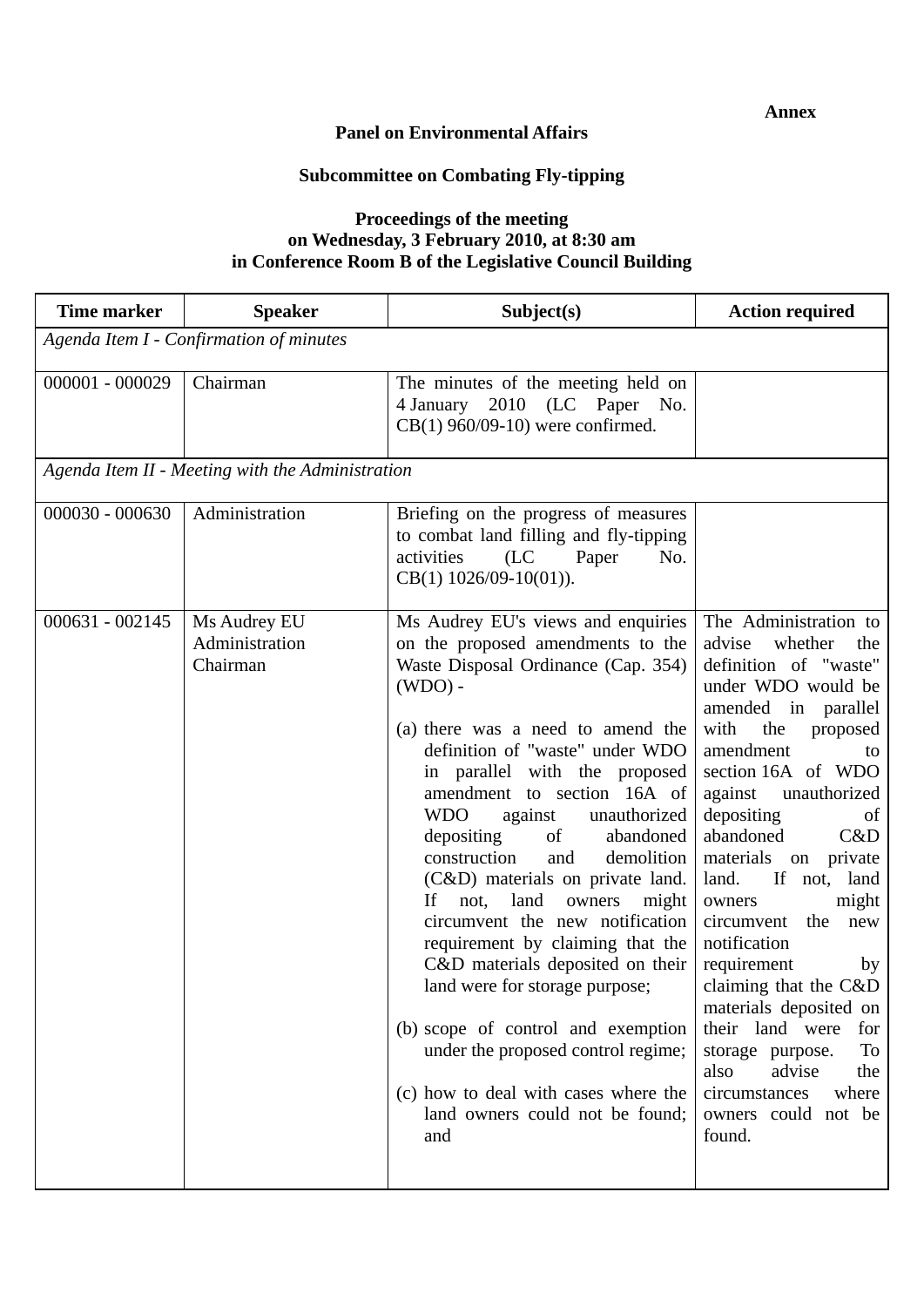| <b>Time marker</b> | <b>Speaker</b> | Subject(s)                                                                                                                                                                                                                                                                                                                                                                                                                                                                 | <b>Action required</b> |
|--------------------|----------------|----------------------------------------------------------------------------------------------------------------------------------------------------------------------------------------------------------------------------------------------------------------------------------------------------------------------------------------------------------------------------------------------------------------------------------------------------------------------------|------------------------|
|                    |                | (d) whether the Heung Yee Kuk<br>(HYK) had been consulted on the<br>proposed amendments.                                                                                                                                                                                                                                                                                                                                                                                   |                        |
|                    |                | Administration's response -                                                                                                                                                                                                                                                                                                                                                                                                                                                |                        |
|                    |                | (a) the proposed new notification<br>mechanism would enable relevant<br>Government departments to be<br>notified in advance of intended<br>depositing of abandoned C&D<br>materials on private land, so that<br>relevant departments could remind<br>parties concerned of the relevant<br>statutory requirements and thus<br>might prevent the occurrence of<br>illegal activities. The proposal<br>would also enhance co-ordination<br>in respect of enforcement actions; |                        |
|                    |                | (b) preliminary consideration was to<br>small-scale<br>exempt<br>some<br>depositing<br>activities<br>which<br>involved an aggregate area of less<br>than 100 square metres on the<br>same lot over a period of time;                                                                                                                                                                                                                                                       |                        |
|                    |                | (c) Environmental<br>Protection<br>Department (EPD) proposed the<br>amendments with a view<br>to<br>addressing the problem from the<br>perspective of waste disposal; and                                                                                                                                                                                                                                                                                                  |                        |
|                    |                | (d) considering the scope and nature<br>of WDO as an environmental<br>legislation, EPD would further<br>deliberate the amendment proposal<br>seek legal<br>advice<br>and<br>as<br>appropriate on the need for and<br>propriety of<br>amending<br>the<br>definition of "waste" under WDO.                                                                                                                                                                                   |                        |
|                    |                | Mr CHEUNG Hok-ming's views -                                                                                                                                                                                                                                                                                                                                                                                                                                               |                        |
|                    |                | (a) illegal depositing activities without<br>the consent of land owners were<br>considered totally unacceptable by<br>HYK. However, there might be<br>cases where genuine land filling                                                                                                                                                                                                                                                                                     |                        |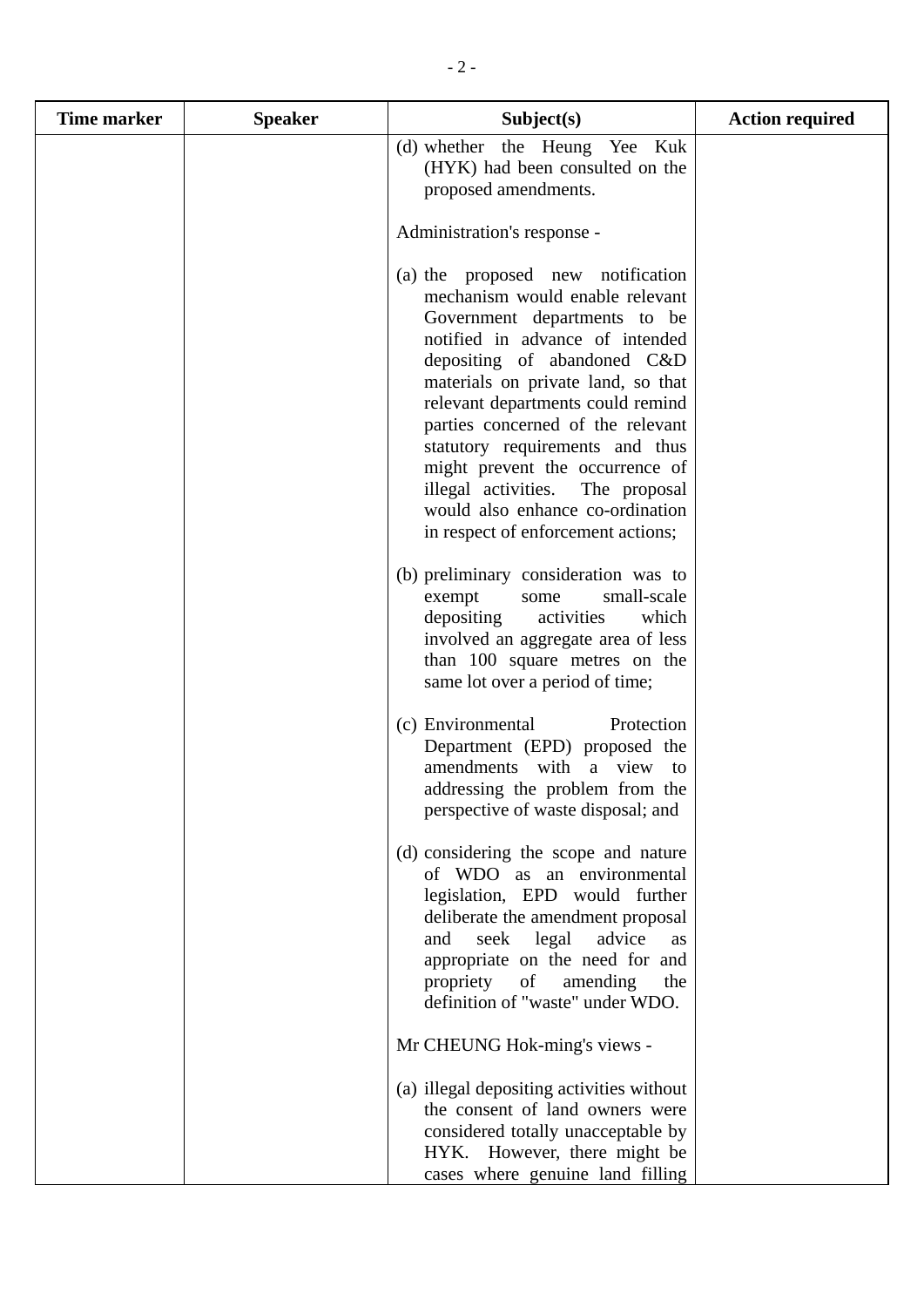| <b>Time marker</b> | <b>Speaker</b>                             | Subject(s)                                                                                                                                                                                                                                                                                                                                                                                                                                                                                                                                                                                                                                                                                                                                                                                                                                                                                                       | <b>Action required</b>                                                                                                                                             |
|--------------------|--------------------------------------------|------------------------------------------------------------------------------------------------------------------------------------------------------------------------------------------------------------------------------------------------------------------------------------------------------------------------------------------------------------------------------------------------------------------------------------------------------------------------------------------------------------------------------------------------------------------------------------------------------------------------------------------------------------------------------------------------------------------------------------------------------------------------------------------------------------------------------------------------------------------------------------------------------------------|--------------------------------------------------------------------------------------------------------------------------------------------------------------------|
|                    |                                            | activities were required, say to<br>prevent flooding in low land.<br>The proposed amendments should<br>take<br>into<br>such<br>account<br>circumstances; and<br>(b) enforcement actions could not be                                                                                                                                                                                                                                                                                                                                                                                                                                                                                                                                                                                                                                                                                                             |                                                                                                                                                                    |
|                    |                                            | taken for depositing activities<br>which took place at night.                                                                                                                                                                                                                                                                                                                                                                                                                                                                                                                                                                                                                                                                                                                                                                                                                                                    |                                                                                                                                                                    |
| 002146 - 003256    | Administration<br>Ms Audrey EU<br>Chairman | Ms Audrey EU's enquiry on whether<br>Town<br>Planning<br>Ordinance<br>the<br>(Cap. 131) (TPO) could be amended<br>to enhance the control on land filling<br>activities in rural areas<br>Administration's response -<br>TPO was not considered as the<br>(a)<br>most appropriate tool to control<br>land filling activities;<br>TPO did not confer enforcement<br>(b)<br>authority in respect of areas<br>currently<br>and previously not<br>Development<br>covered<br>by<br>Permission Area (DPA) Plans,<br>including mainly the urban areas,<br>new towns and rural townships<br>where development was to be<br>facilitated rather than prohibited;<br>control against land filling<br>(c)<br>activities under TPO had been<br>extended to "Agriculture" zone<br>since $2005$ .<br>Together with areas<br>conservation-related<br>under<br>zonings, about 70% of the areas<br>in rural New Territories covered | The Administration to<br>advise the time-frame<br>within which statutory<br>for<br>plans<br>areas<br>currently not covered<br>by these plans would<br>be completed |
|                    |                                            | by statutory plans were already<br>subject to such control.<br>The<br>remaining areas were mainly<br>zoned for development purpose,<br>where land filling was an activity<br>incidental<br>to<br>the<br>permitted<br>development and thus always<br>permitted under the respective<br>zoning;                                                                                                                                                                                                                                                                                                                                                                                                                                                                                                                                                                                                                    |                                                                                                                                                                    |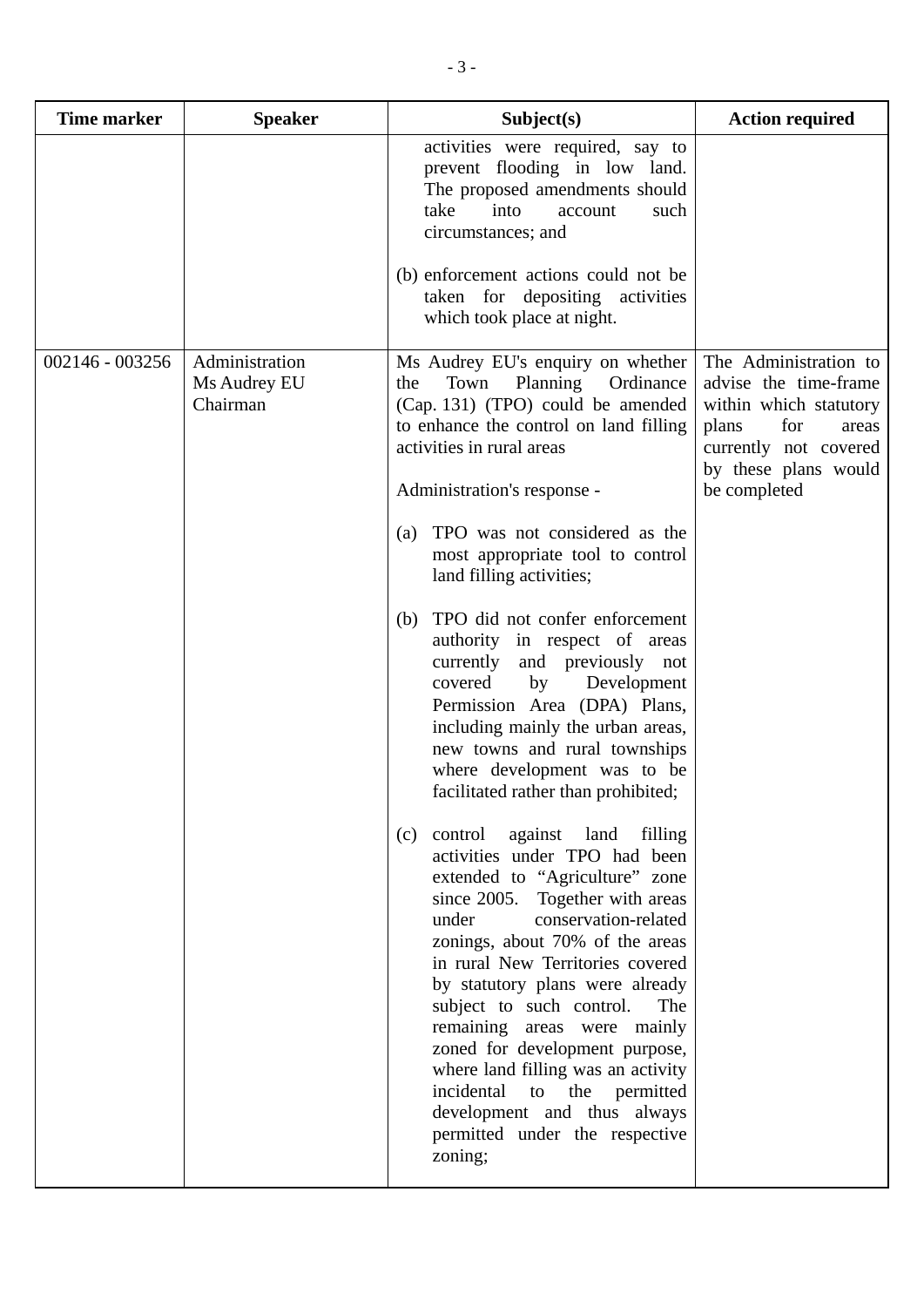| <b>Time marker</b> | <b>Speaker</b>                                   | Subject(s)                                                                                                                                                                                                                                                                                                                          | <b>Action required</b>                                                                                                                                                                                                                                                                                                                                                              |
|--------------------|--------------------------------------------------|-------------------------------------------------------------------------------------------------------------------------------------------------------------------------------------------------------------------------------------------------------------------------------------------------------------------------------------|-------------------------------------------------------------------------------------------------------------------------------------------------------------------------------------------------------------------------------------------------------------------------------------------------------------------------------------------------------------------------------------|
|                    |                                                  | Planning Department would take<br>(d)<br>action against land filling if the<br>relevant activity contravened the<br>statutory plan; and                                                                                                                                                                                             |                                                                                                                                                                                                                                                                                                                                                                                     |
|                    |                                                  | actions were also being taken to<br>(e)<br>prepare statutory plans for areas<br>statutory planning<br>warranting<br>control.                                                                                                                                                                                                        |                                                                                                                                                                                                                                                                                                                                                                                     |
|                    |                                                  | Ms Audrey EU's request for a<br>time-frame for inclusion of areas<br>currently not covered by statutory<br>plans.                                                                                                                                                                                                                   |                                                                                                                                                                                                                                                                                                                                                                                     |
| 003257 - 005049    | Mr CHEUNG Hok-ming<br>Chairman<br>Administration | Mr CHEUNG Hok-ming 's views -<br>(a) enforcement actions against illegal<br>road openings could help combat<br>fly-tipping; and                                                                                                                                                                                                     | The Administration to<br>consider<br>erecting<br>fences/bollards<br>to<br>demarcate the width of<br>existing rural roads to                                                                                                                                                                                                                                                         |
|                    |                                                  | (b) an application mechanism for<br>construction of rural roads should<br>be put in place to take account of<br>the need of residents on the one<br>hand and hold the applicants<br>responsible for any illegal use of<br>the roads on the other.                                                                                   | prevent felling of trees<br>and<br>illegal<br>road<br>widening works<br>for<br>land<br>filling<br>and<br>consider putting<br>in<br>place an application<br>mechanism<br>for<br>construction of rural<br>roads to take account<br>of the need of residents<br>on the one hand and<br>hold the<br>applicants<br>responsible<br>for<br>any<br>illegal use of the roads<br>on the other |
|                    |                                                  | Administration's response -<br>(a) enforcement actions, such as<br>erecting bollards, would be taken<br>against newly created accesses<br>over Government land intended<br>for land filling activities; and                                                                                                                         |                                                                                                                                                                                                                                                                                                                                                                                     |
|                    |                                                  | (b) vehicular accesses which had<br>existed for many years, such as<br>the one in San Tin Park case,<br>might be allowed for continued<br>use as a practical measure.<br>In<br>this regard, the Home Affairs<br>Department would be consulted to<br>confirm whether it would take up<br>the management and maintenance<br>of roads. |                                                                                                                                                                                                                                                                                                                                                                                     |
|                    |                                                  | Chairman's<br>concern<br>about illegal<br>widening of existing rural roads to                                                                                                                                                                                                                                                       |                                                                                                                                                                                                                                                                                                                                                                                     |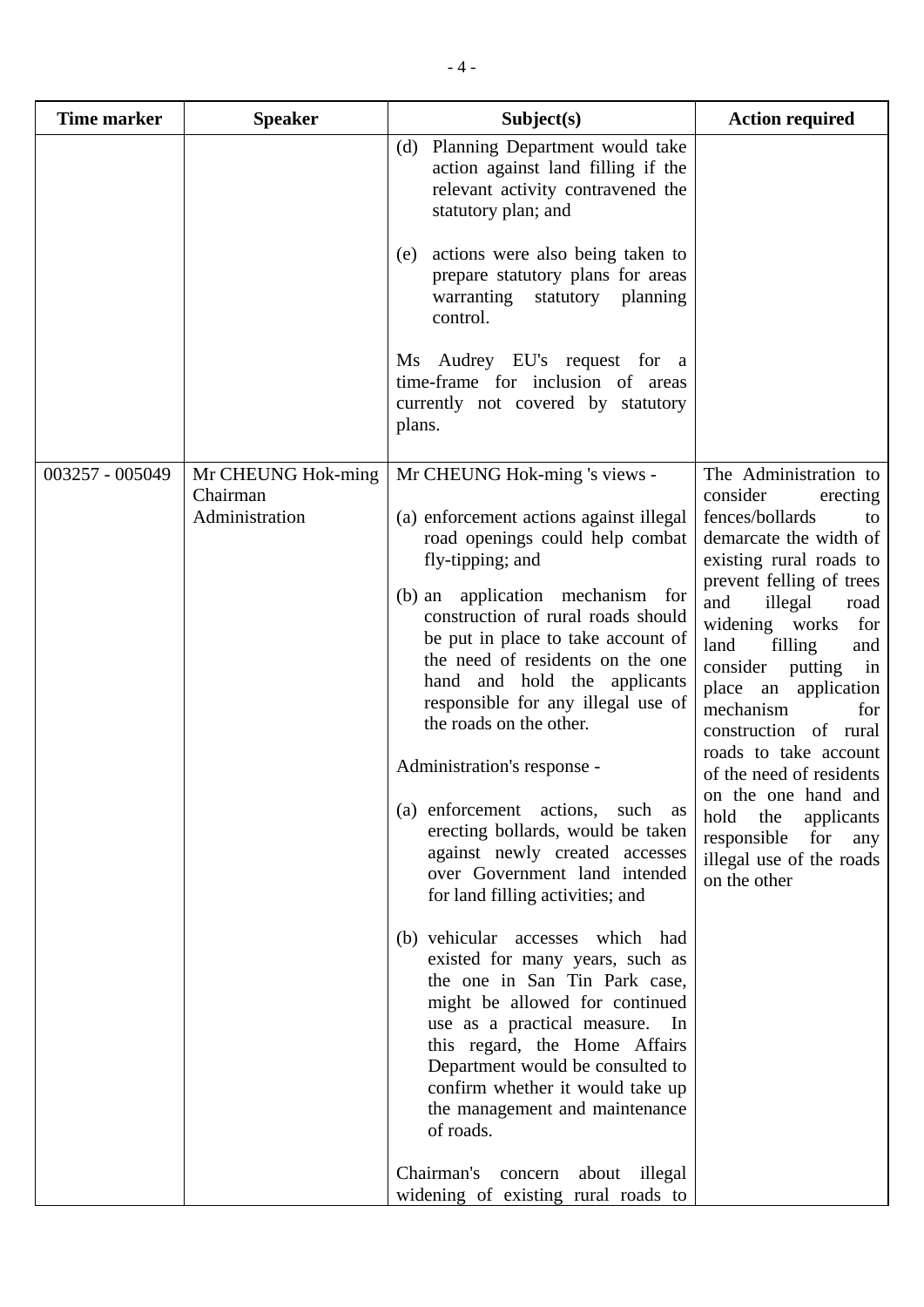| <b>Time marker</b> | <b>Speaker</b>                               | Subject(s)                                                                                                                                                                                                                                                                                                                                                                                                                                                                                                                                                                                                                                                                                                                                                                                                                                                                                                                                                                                                                                                                                                                                                                                                                                                                                                                 | <b>Action required</b>                                                                                                                                                           |
|--------------------|----------------------------------------------|----------------------------------------------------------------------------------------------------------------------------------------------------------------------------------------------------------------------------------------------------------------------------------------------------------------------------------------------------------------------------------------------------------------------------------------------------------------------------------------------------------------------------------------------------------------------------------------------------------------------------------------------------------------------------------------------------------------------------------------------------------------------------------------------------------------------------------------------------------------------------------------------------------------------------------------------------------------------------------------------------------------------------------------------------------------------------------------------------------------------------------------------------------------------------------------------------------------------------------------------------------------------------------------------------------------------------|----------------------------------------------------------------------------------------------------------------------------------------------------------------------------------|
|                    |                                              | enable entry of large dump trucks for<br>fly-tipping. Consideration should be<br>given to erecting fences/concrete<br>bollards to demarcate the width of<br>these roads.                                                                                                                                                                                                                                                                                                                                                                                                                                                                                                                                                                                                                                                                                                                                                                                                                                                                                                                                                                                                                                                                                                                                                   |                                                                                                                                                                                  |
| 005050 - 011228    | Chairman<br>Administration<br>Mr KAM Nai-wai | Chairman's view that no noticeable<br>improvement had been made to the Ho<br>Sheung Heung case (Annex II to LC<br>Paper No. CB(1) $1026/09-10(01)$ )<br>Administration's response -<br>(a) evidence was being collected to<br>facilitate prosecution;<br>(b) currently, there was a total of 16<br>prosecution cases related to the<br>Ho Sheung Heung case, including<br>nine cases being handled by EPD,<br>six by PlanD and one by the<br>Police;<br>one of the nine EPD cases was<br>(c)<br>completed under which a truck<br>driver was convicted to a fine of<br>and<br>\$3,000<br>had<br>been<br>one<br>dropped, while the remaining<br>were still underway;<br>(d)<br>among the six PlanD cases, two<br>the<br>who<br>on<br>persons<br>were<br>undertook<br>the<br>unauthorized<br>development and the other four<br>related<br>were<br>the<br>truck<br>to<br>drivers/bulldozer operators;<br>the case handled by the Police<br>(e)<br>was related to criminal damage of<br>crops as a result of illegal land<br>filling;<br>reinstatement notices under TPO<br>(f)<br>had been issued to the concerned<br>landowners<br>and<br>a<br>person<br>responsible for the unauthorized<br>land filling in part of the site; and<br>further action was being taken<br>(g)<br>against the two illegal structures<br>on site. | The Administration to<br>advise the procedures<br>which the Police would<br>take upon receipt of<br>complaints<br>against<br>fly-tipping and illegal<br>land filling activities. |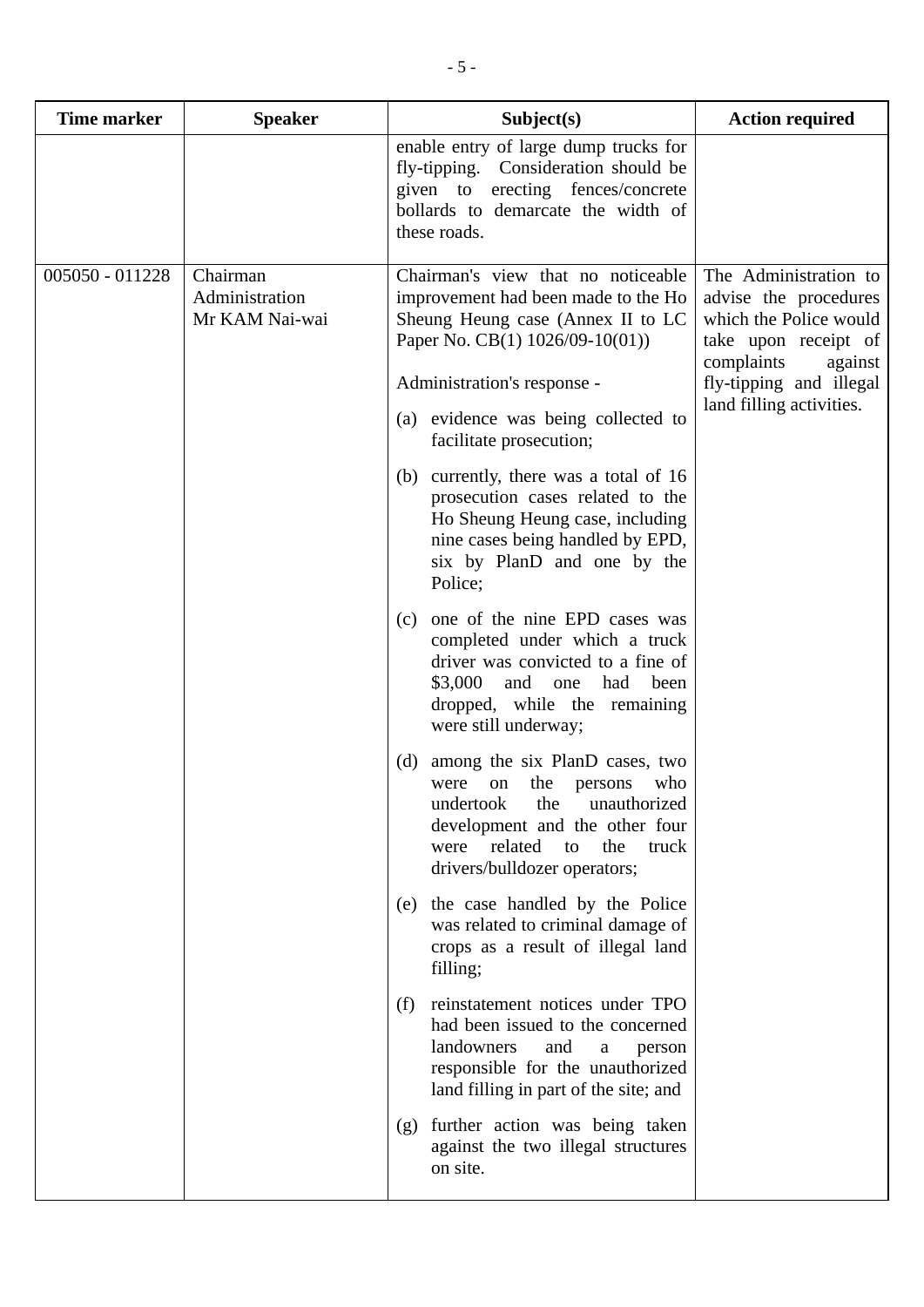| Time marker     | <b>Speaker</b>             | Subject(s)                                                                                                                                                                                                                                                                                                                                                     | <b>Action required</b> |
|-----------------|----------------------------|----------------------------------------------------------------------------------------------------------------------------------------------------------------------------------------------------------------------------------------------------------------------------------------------------------------------------------------------------------------|------------------------|
|                 |                            | Chairman's enquiry on the procedures<br>which the Police would take upon<br>receipt of complaints<br>against<br>fly-tipping and illegal land filling<br>activities.                                                                                                                                                                                            |                        |
|                 |                            | Administration's response that police<br>officers who arrived at the site would<br>contact the relevant departments for<br>necessary assistance, collect details of<br>complaints and identify possible<br>offenders.                                                                                                                                          |                        |
|                 |                            | In reply to Mr KAM Nai-wai's further<br>enquiry, the Administration confirmed<br>that the Police had the power to stop<br>any suspected activities under the<br>Police Force Ordinance (Cap. 232).                                                                                                                                                             |                        |
| 011229 - 012540 | Administration<br>Chairman | Briefing on the latest situation of nine<br>private land filling sites as set out in<br>Annex I to LC<br>Paper<br>No.<br>$CB(1)$ 1026/09-10(01).                                                                                                                                                                                                               |                        |
|                 |                            | DD96, Chau Tau, San Tin                                                                                                                                                                                                                                                                                                                                        |                        |
|                 |                            | Chairman's enquiry on whether the<br>two containers had been removed                                                                                                                                                                                                                                                                                           |                        |
|                 |                            | Administration's<br>that<br>response<br>according to the landowner, the<br>containers were used for storing<br>agricultural tools in association with<br>agricultural activity in the area.<br>The<br>usage was not in breach of lease<br>conditions. The Administration would<br>keep monitoring the situation and take<br>further action, where appropriate. |                        |
|                 |                            | DD115, Nam Sang Wai                                                                                                                                                                                                                                                                                                                                            |                        |
|                 |                            | Chairman's enquiry on whether the<br>stream had been reinstated to its<br>original width                                                                                                                                                                                                                                                                       |                        |
|                 |                            | Administration's response that the<br>Drainage Services Department had<br>inspected the site and accepted the<br>reinstatement<br>of<br>works<br>the<br>streamcourse.                                                                                                                                                                                          |                        |